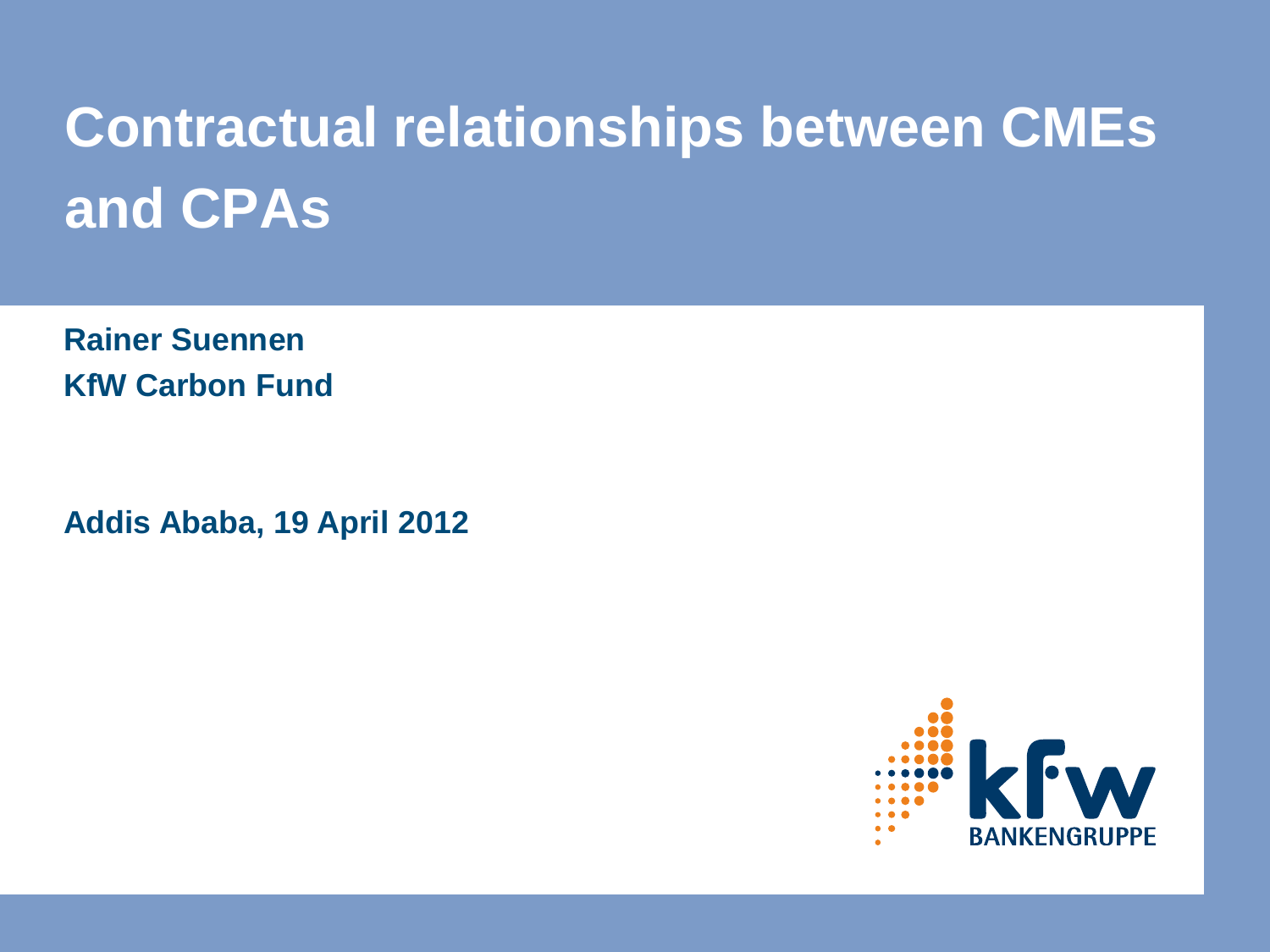#### **60 years of KfW Financing with a public mission**





- Promotional bank of the Federal Republic of **Germany**
- Founded in 1948 as Kreditanstalt für Wiederaufbau
- Shareholders: 80% Federal Republic, 20% federal states
- Headquarters: Frankfurt am Main Branches: Berlin and Bonn
- Representative offices: around 70 offices and representations worldwide
- Balance sheet total at end 2010: EUR 441.8 billion
- Financing volume 2010: EUR 81.4 billion
- Around 4,530 employees (2010)
- Best rating: AAA/Aaa/AAA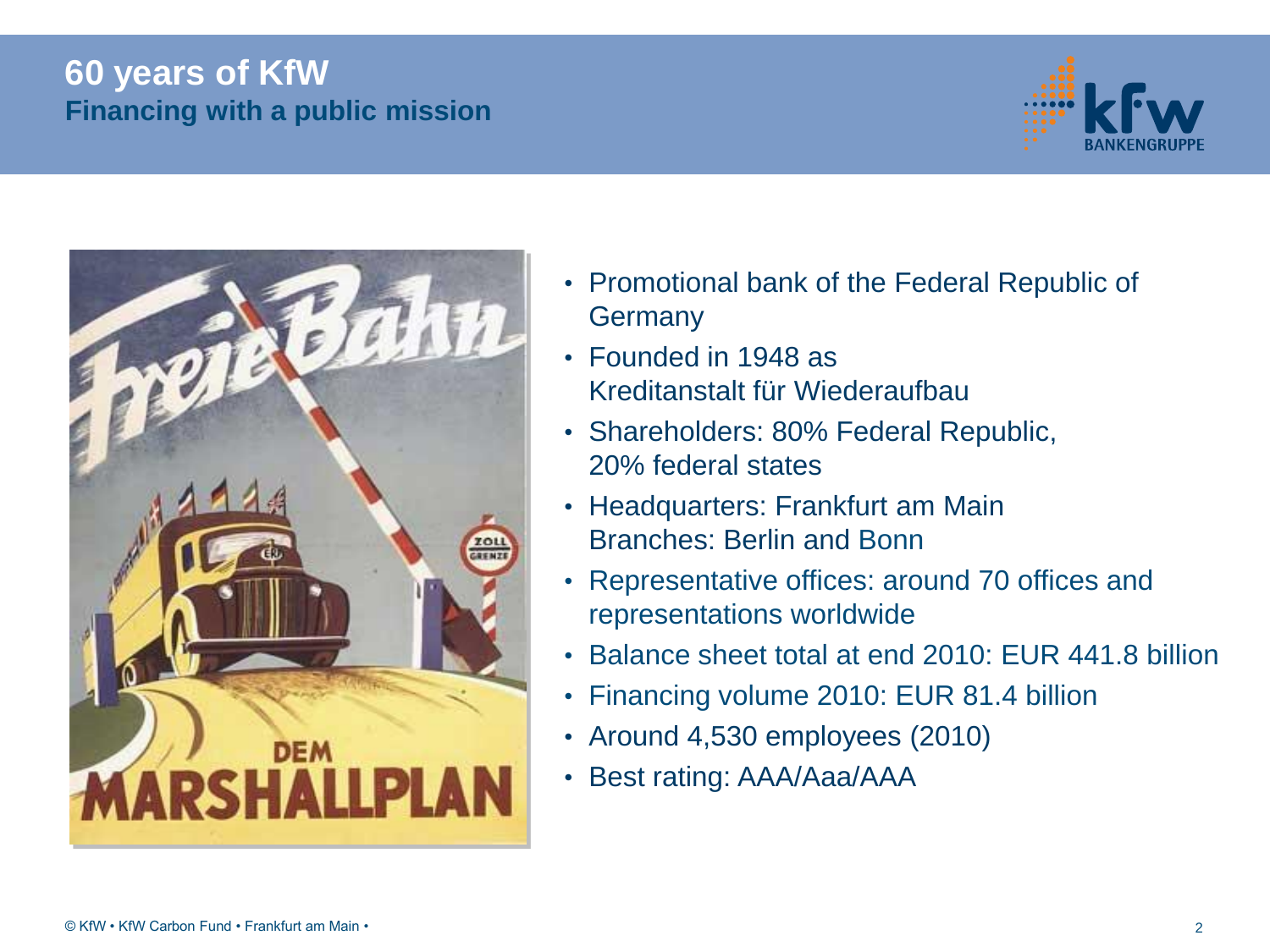#### **A bank with a wide array of functions**



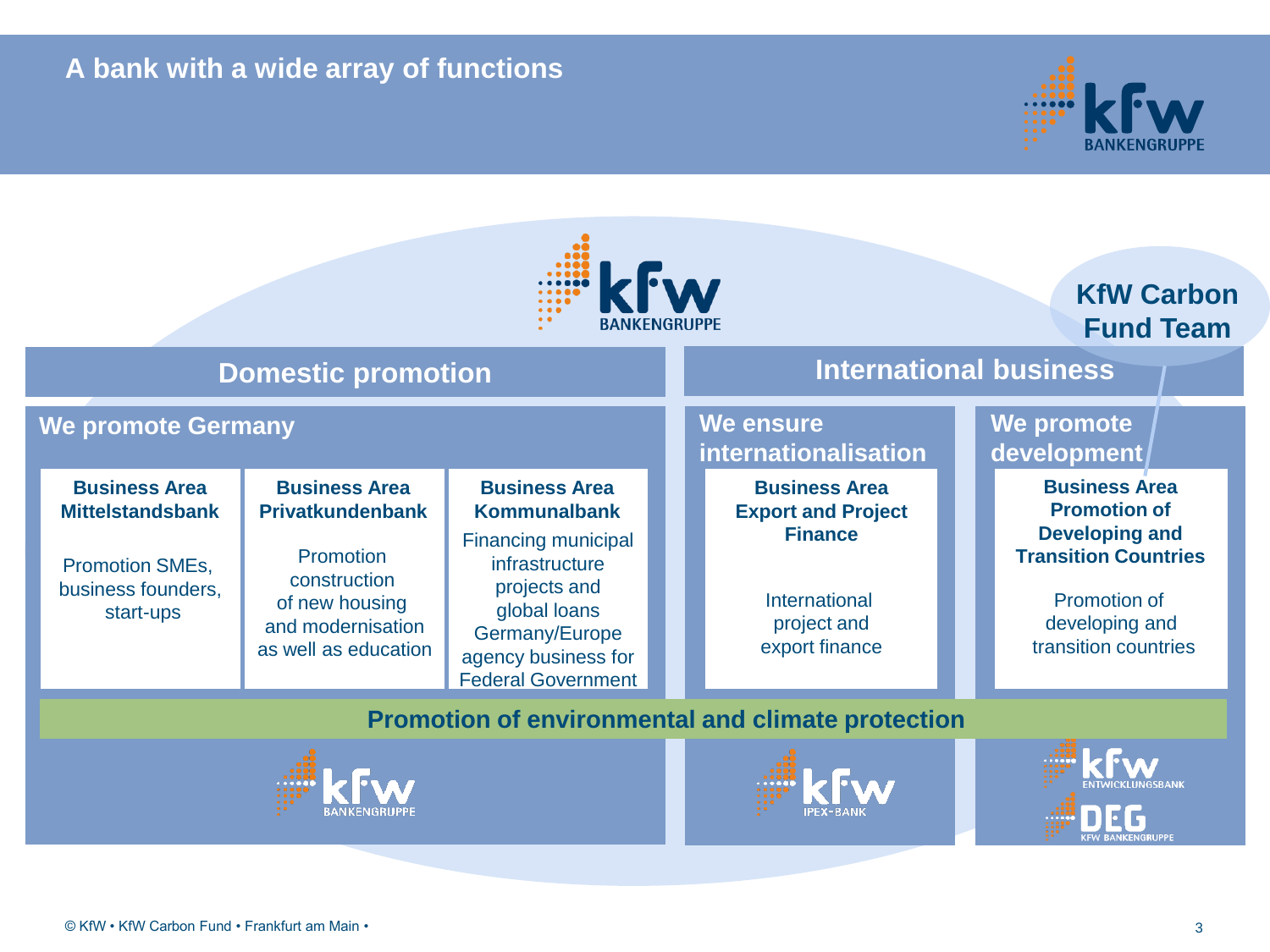#### **KfW Carbon Purchase Programmes**



- KfW Carbon Fund (1**st** Tranche)
	- Volume: EUR 84 million, closed 31 December 2007
- EIB-KfW Carbon Programme I
	- Volume: EUR 88 million, closed 30 June 2009
- Belgian Carbon Purchase Programme
	- Volume: EUR 20 million
- Post-2012 Carbon Credit Fund (together with EIB, CDC, ICO and NIB)
	- Volume: EUR 125 million, external fund manager
- EIB-KfW Carbon Programme II
	- Volume EUR 100 million
	- Purchase up to 2020
	- Focus on PoA and LDCs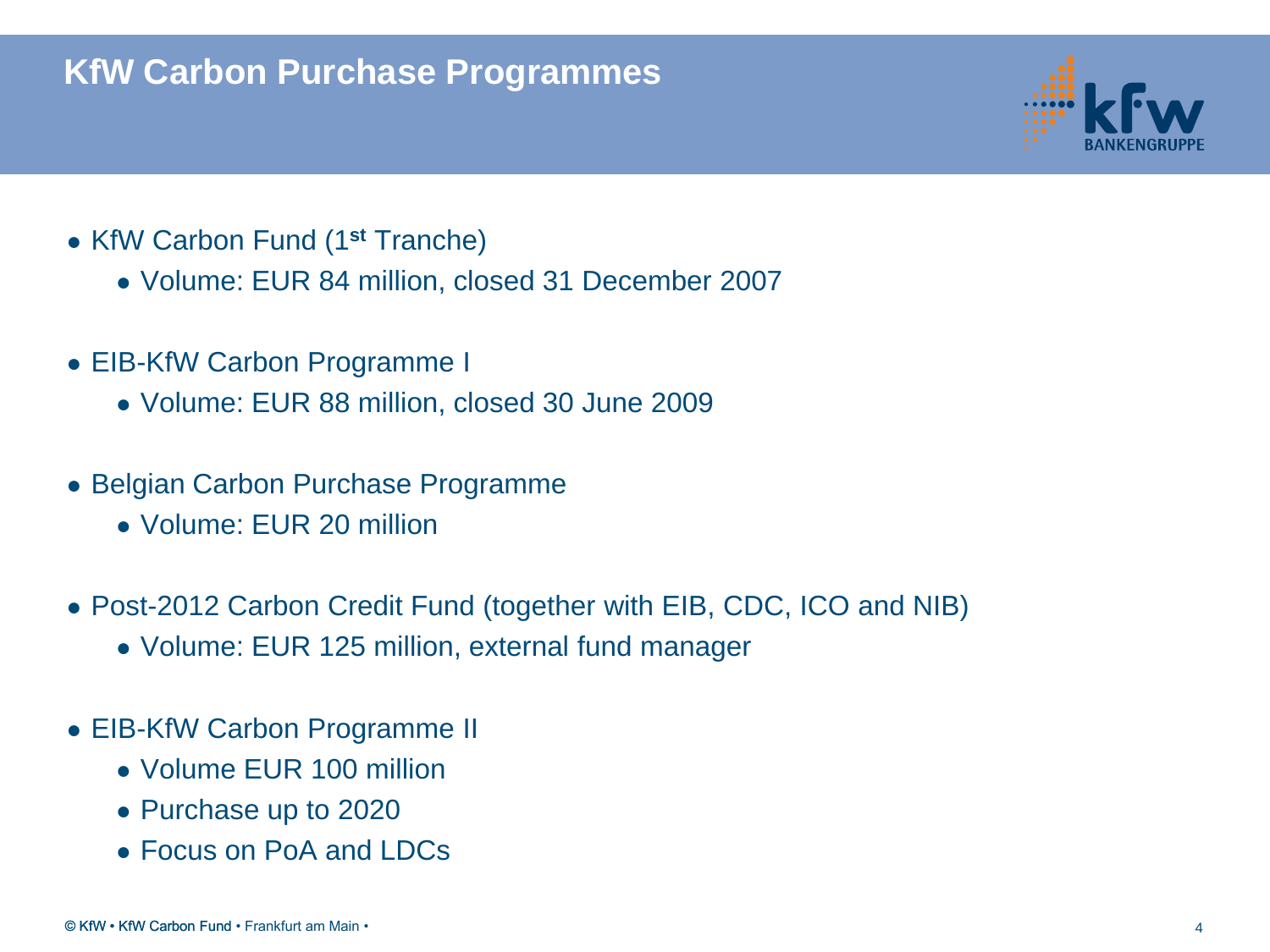#### **KfW Carbon Fund KfW's portfolio of carbon credits**



#### ● **KfW's portfolio of carbon credits (as of 31 December 2011)**

- Number of contracted projects: 92
- Number of contracted carbon credits: over 40 million





#### **Portfolio by sector Portfolio by country**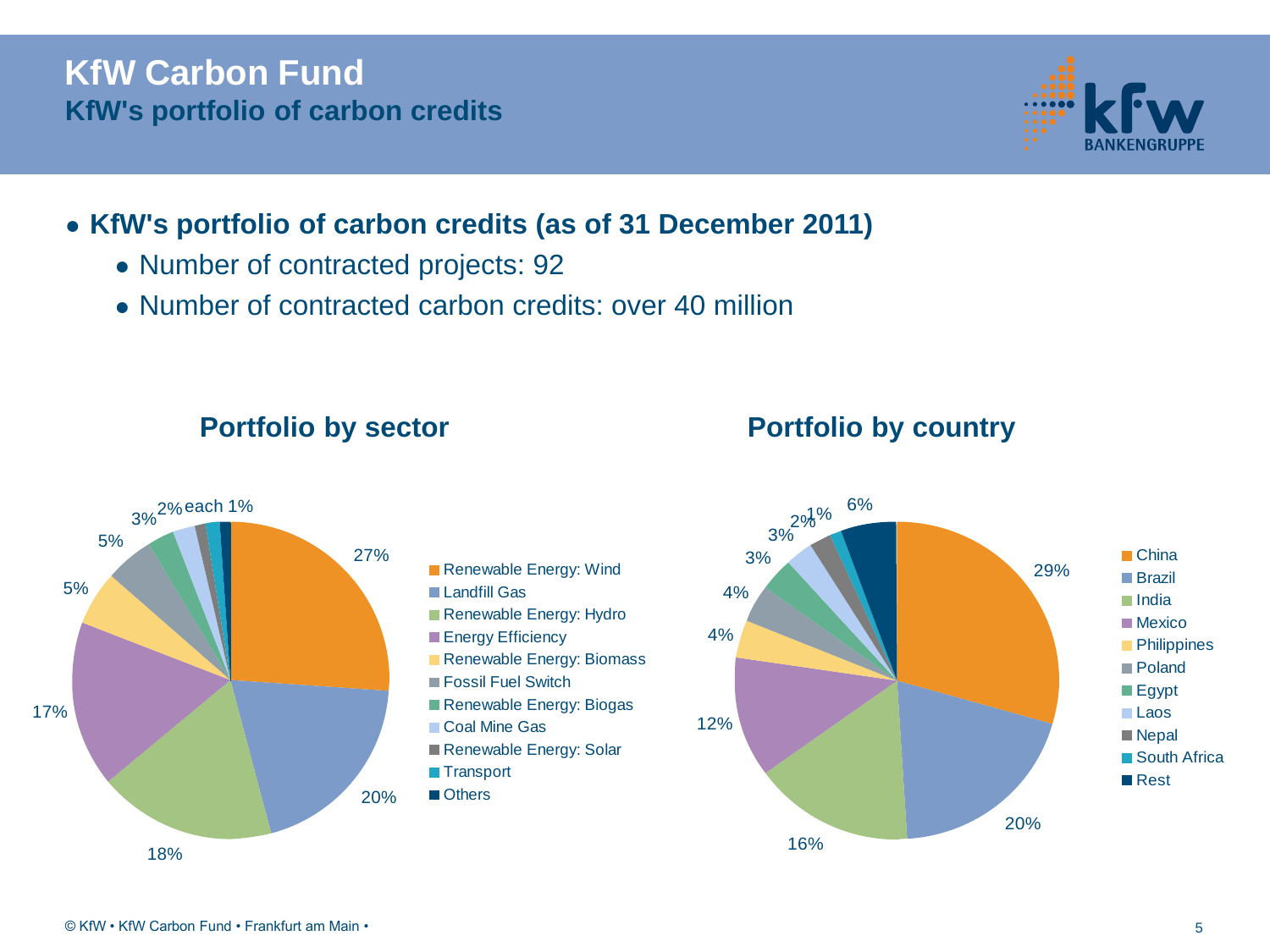#### **PoA Support Center**



Since October 2008 on behalf of the German Federal Ministry for the Environment, Nature Conservation and Nuclear Safety (BMU)

#### Advice on:

- Identification of pCDM opportunities;
- Check with CDM requirements;
- First economic assessment.

Development of PINs + PDDs + Support for validation

- Technical support
- Financial support

Advice during decision-making progress

Dissemination of Information, Workshops and Publications "Blueprint book"



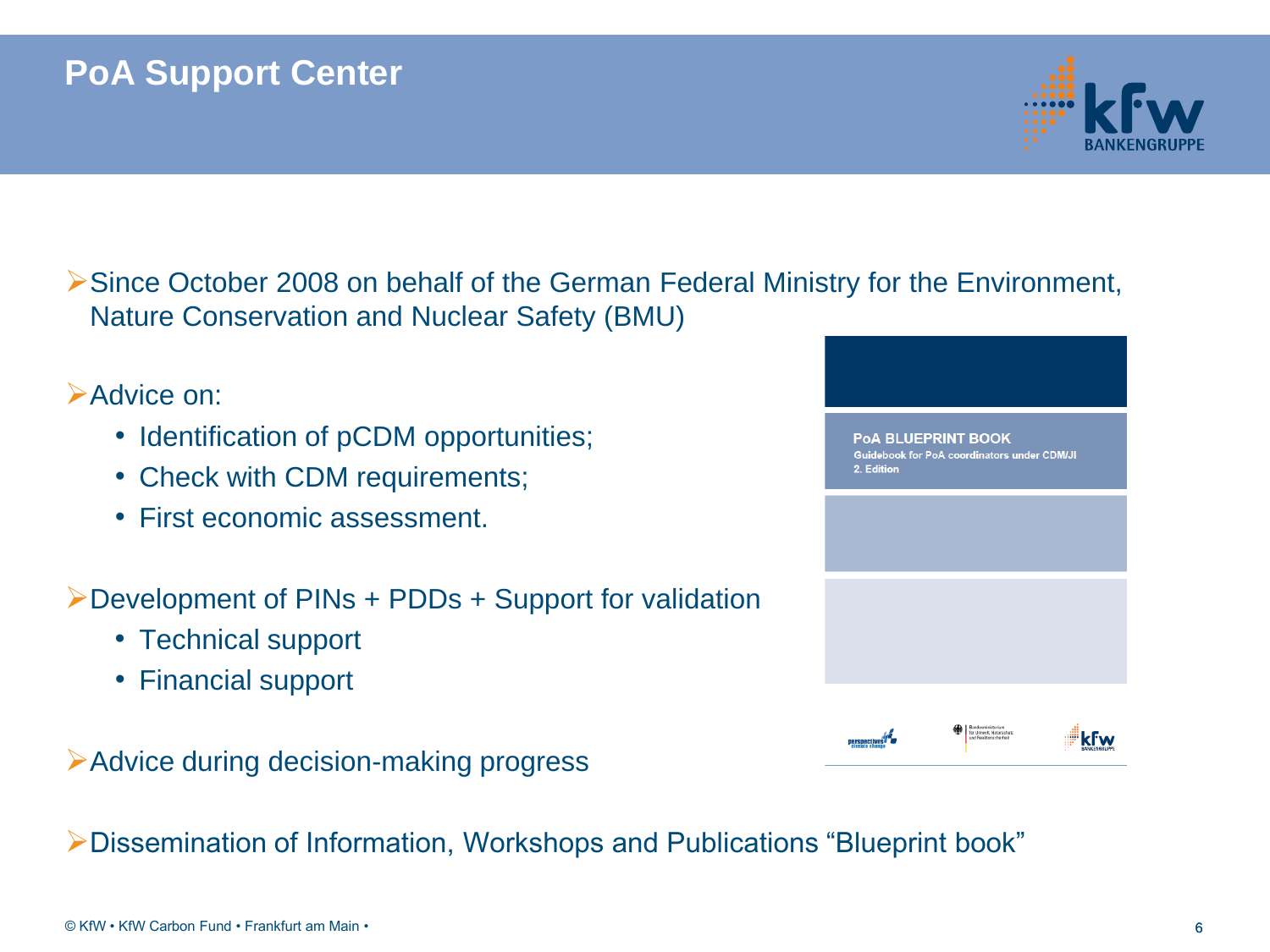#### **PoA Support Center Further activities: PoA Pipeline - PoA Support Center**



| <b>PoA Pipeline Start of 2012</b><br>(40 projects)                     |                                                                                                   |                                          |
|------------------------------------------------------------------------|---------------------------------------------------------------------------------------------------|------------------------------------------|
| <b>Sector</b>                                                          | <b>Region</b>                                                                                     | <b>Operator (CE)</b>                     |
| <b>Energy Efficiency in Buildings</b>                                  | Poland, Estonia,<br><b>Israel</b>                                                                 | <b>Banks + Public Supply Company</b>     |
| <b>Energy Efficiency in</b><br><b>SMEs</b>                             | Poland, India                                                                                     | <b>Banks</b>                             |
| <b>Household Stoves</b><br><b>Biogas</b>                               | Nigeria, Mexico, Ethopia<br>China, India, West Africa                                             | NGO, Banks<br><b>Public Institutions</b> |
| <b>Renewable Energy</b><br>(Solar Water Heater /<br><b>Mini Hydro)</b> | <b>South Africa,</b><br><b>Central America, Philippines, Nepal</b><br>Vietnam, East Africa, Kenya | <b>Banks</b><br><b>Private companies</b> |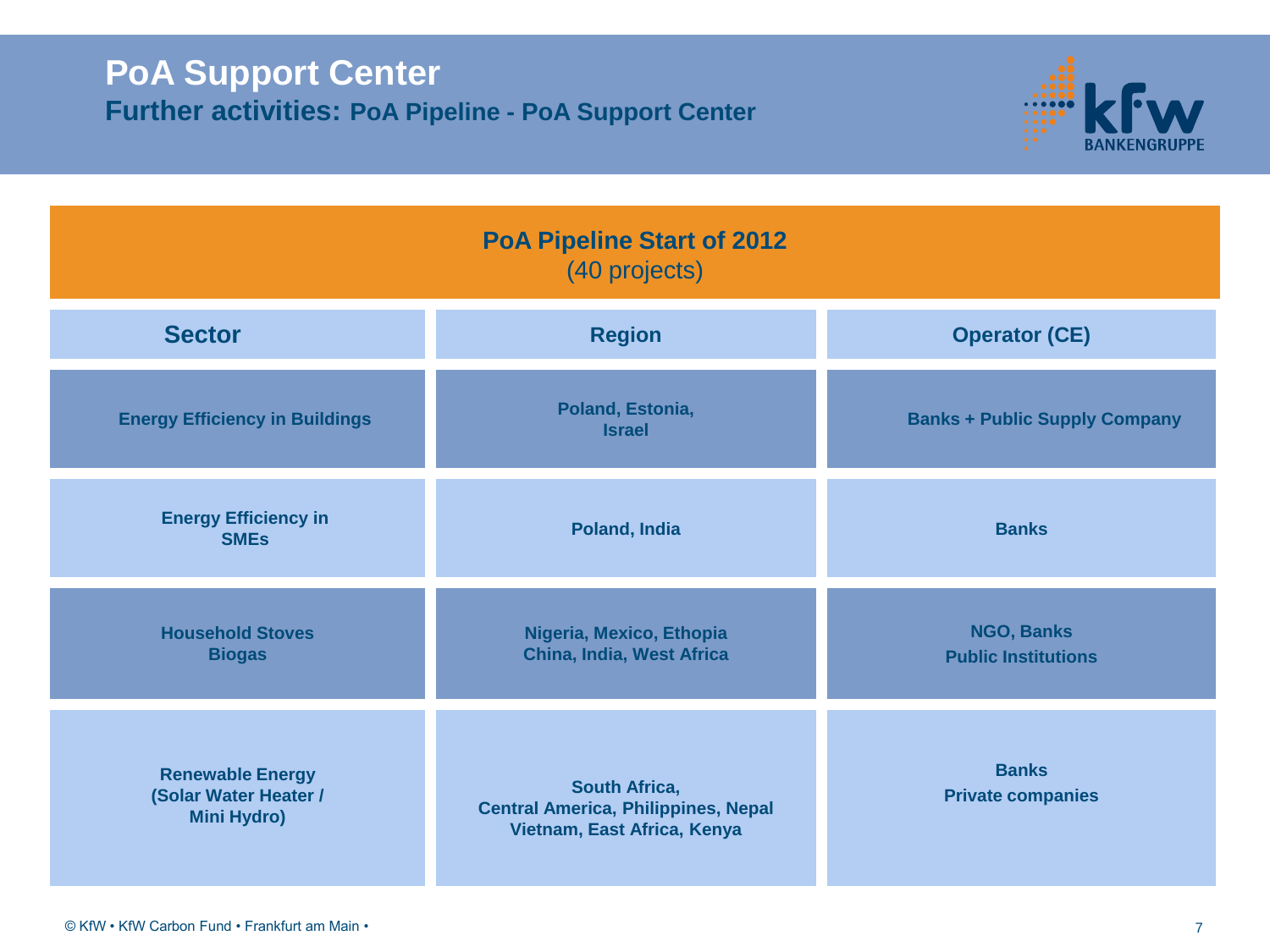#### **PoA Foundation "Future of Carbon Market"**

*Stiftung "Zukunft des Kohlenstoffmarktes"*



- **Founded as a non-profit foundation in December 2012**
- **Established by KfW on behalf of the German Ministry for Environment (BMU)**
- **Current volume: 10 Mio. €, provided by the International Climate Initiative of BMU**
- **Purpose of the foundation:**
- a) Advance Payments for PoAs
- b) Promotion of the PoA concept
- c) Guidance for governments regarding PoAs and climate protection

#### **Current status**:

- Organisational set-up ongoing: First meetings of management board and advisory board held.
- Target: Start of evaluation of PoAs in 2nd quarter 2012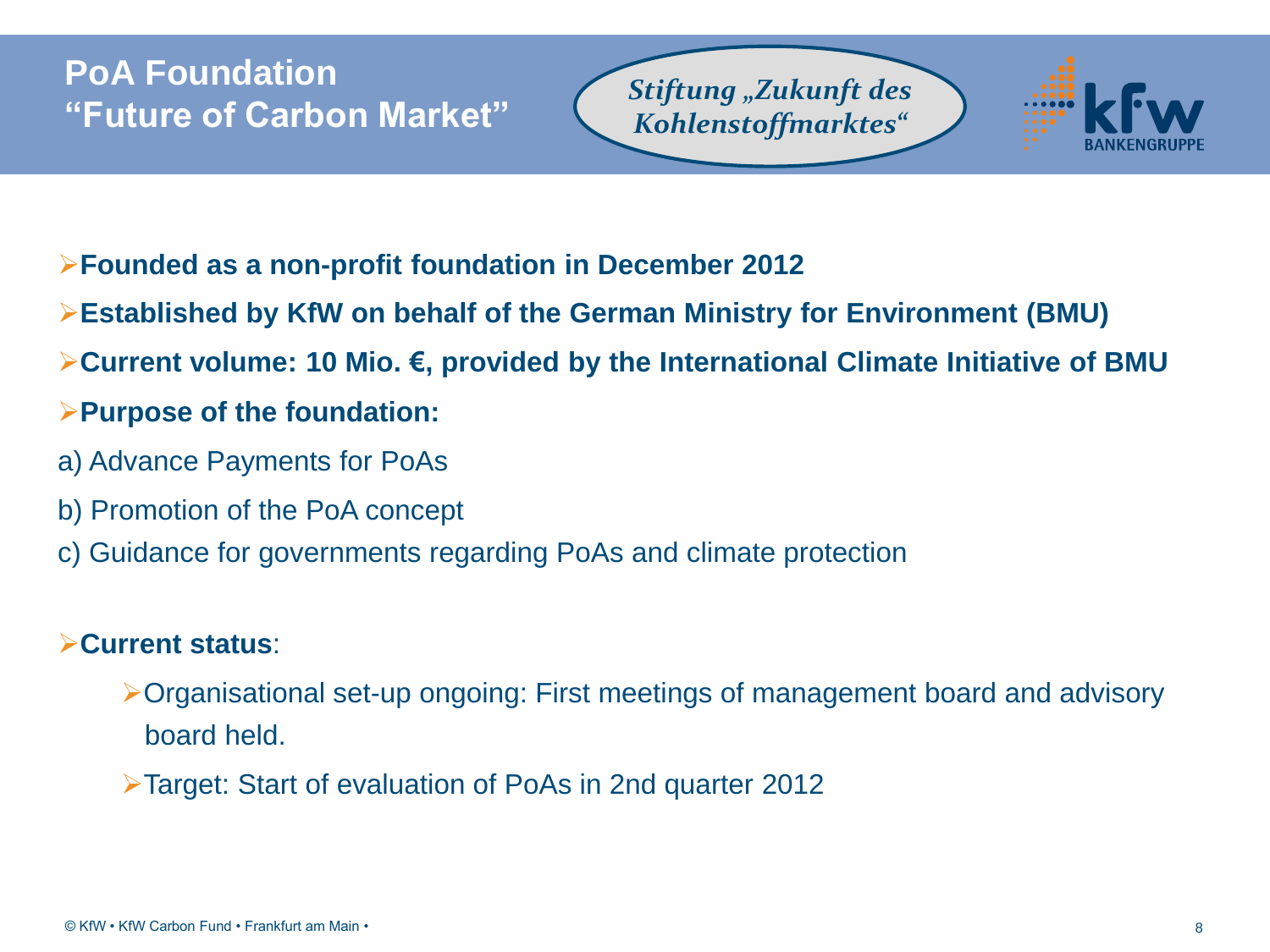## **The role of a CME**

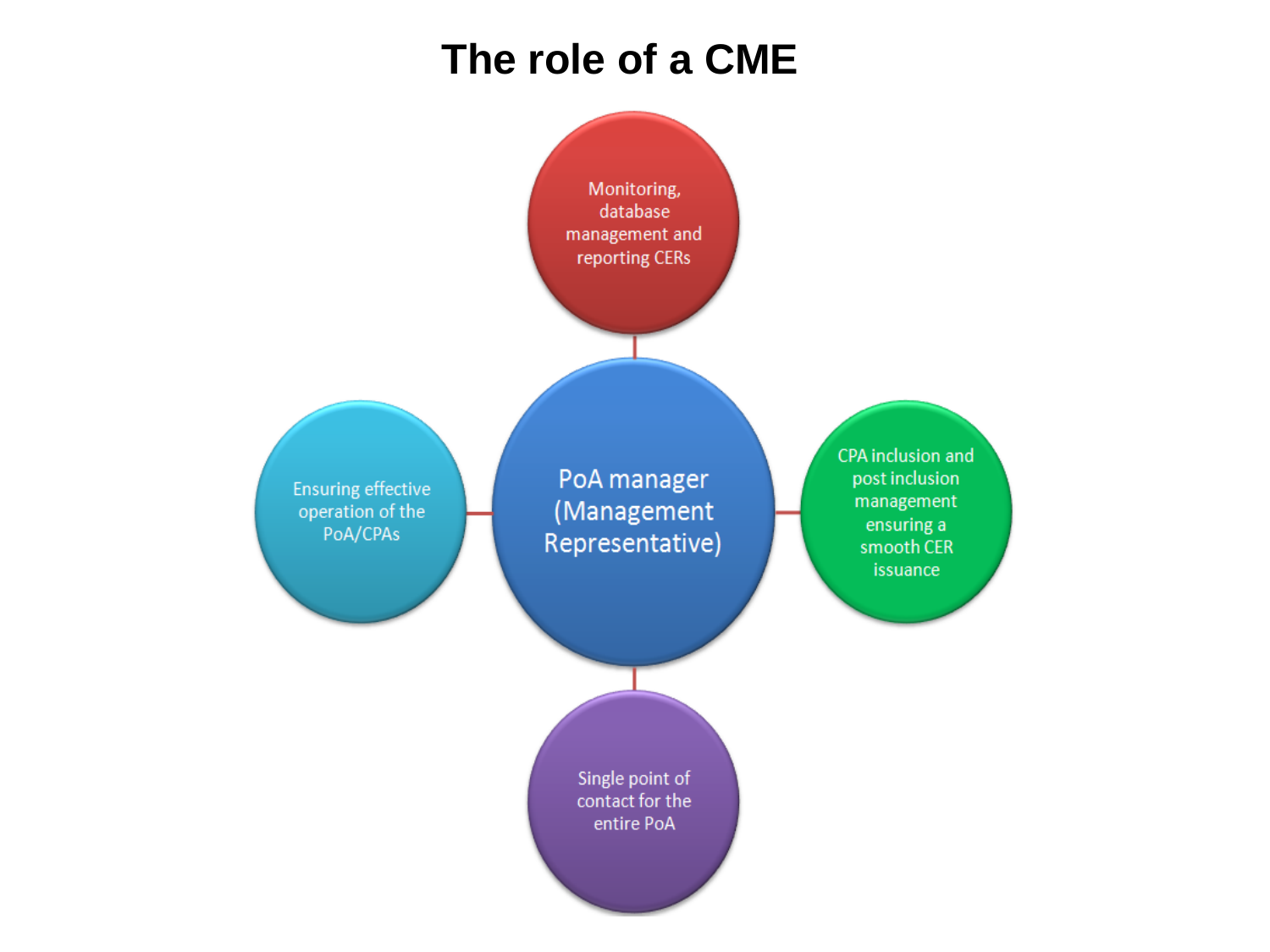#### **There are different options for the relationship between CME and CPA**

#### $\triangleright$  The CME is also the CPA implementer

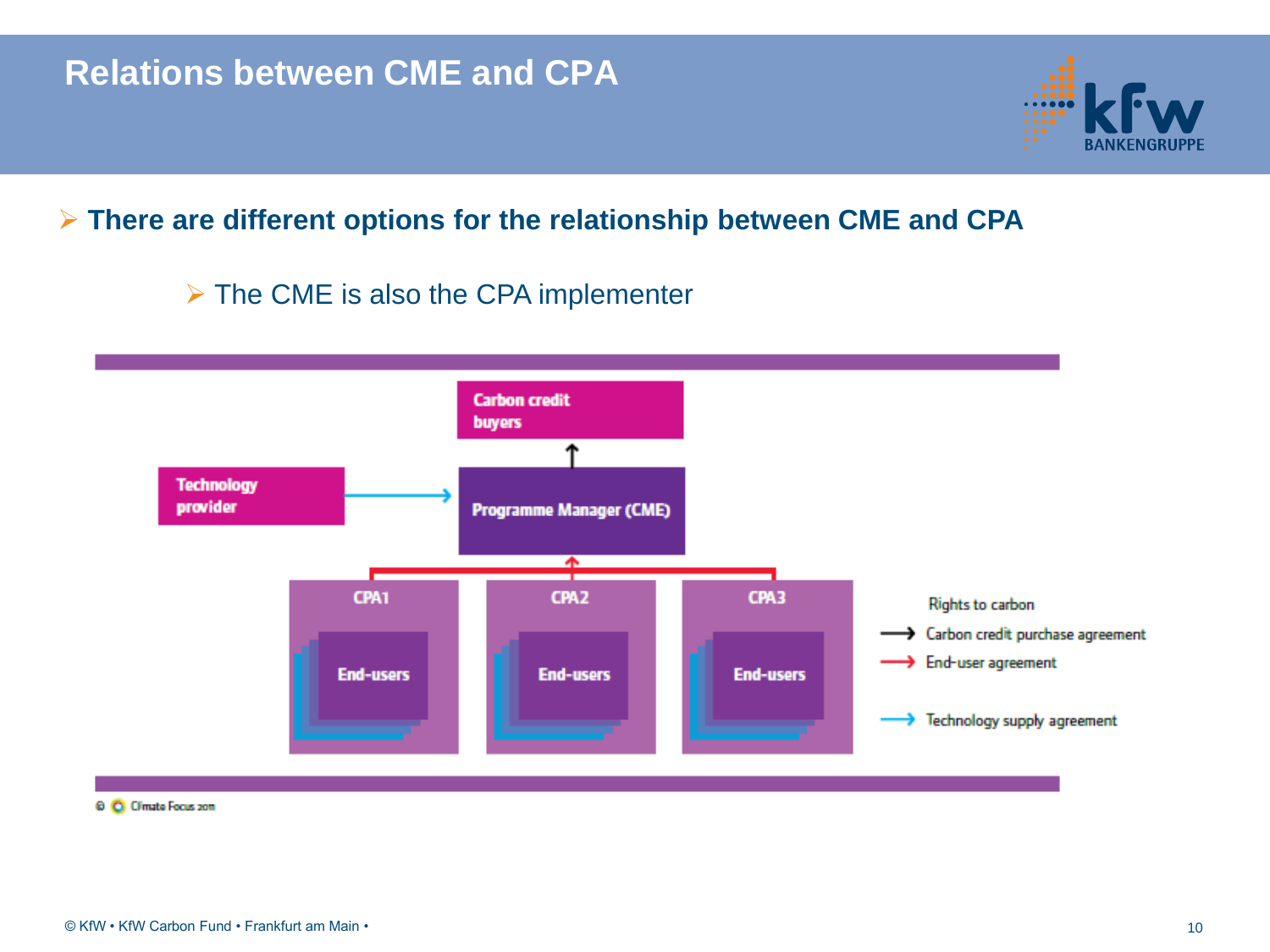#### **Relations between CME and CPA**



> The CPAs are managed by third parties but the ownership of the CERs is transferred to the CME.



#### © Climate Focus zon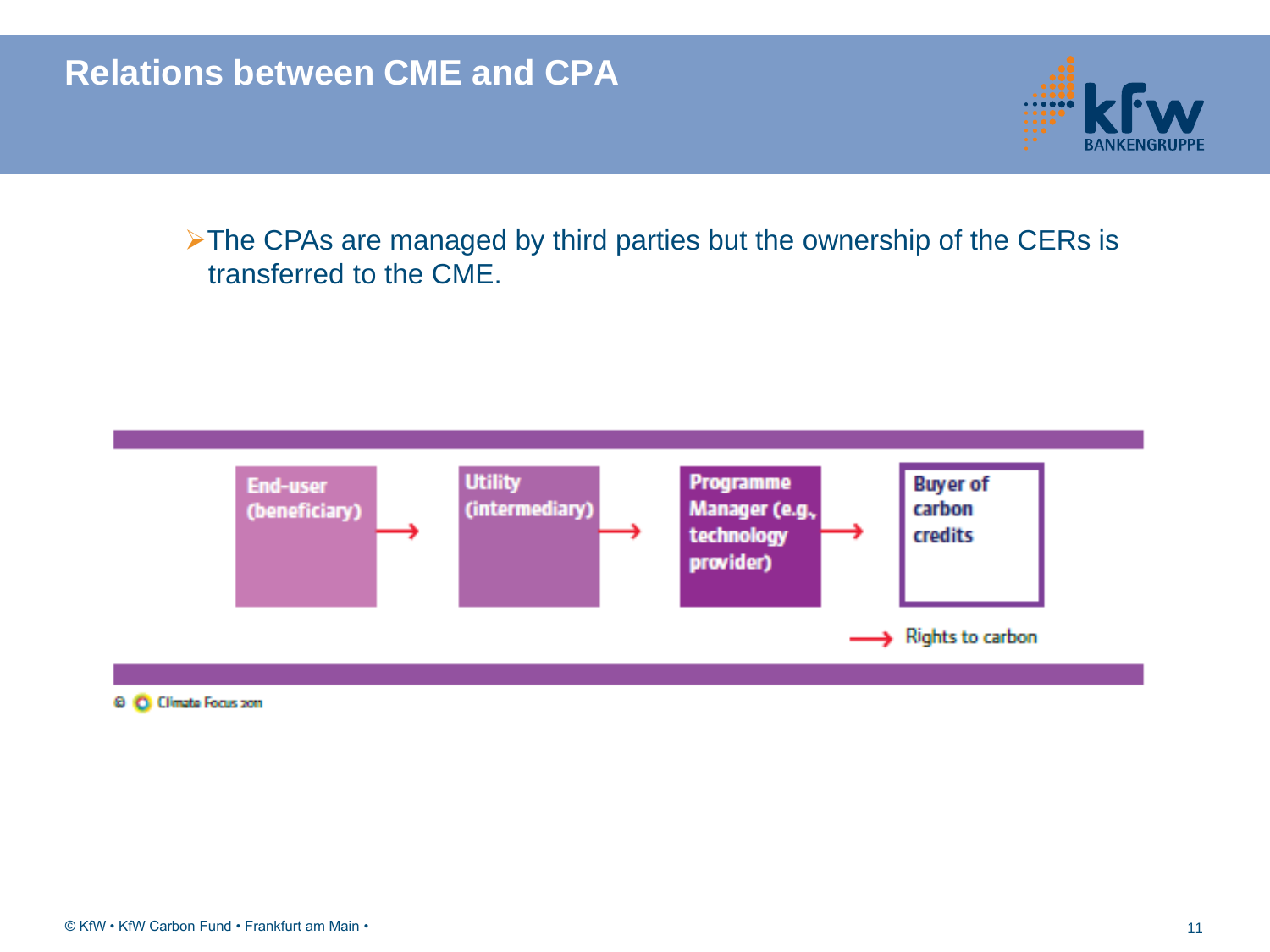#### **Relations between CME and CPA**

 $\triangleright$  The CPAs are managed by third parties and the ownership of the CERs stays with the CPA developer

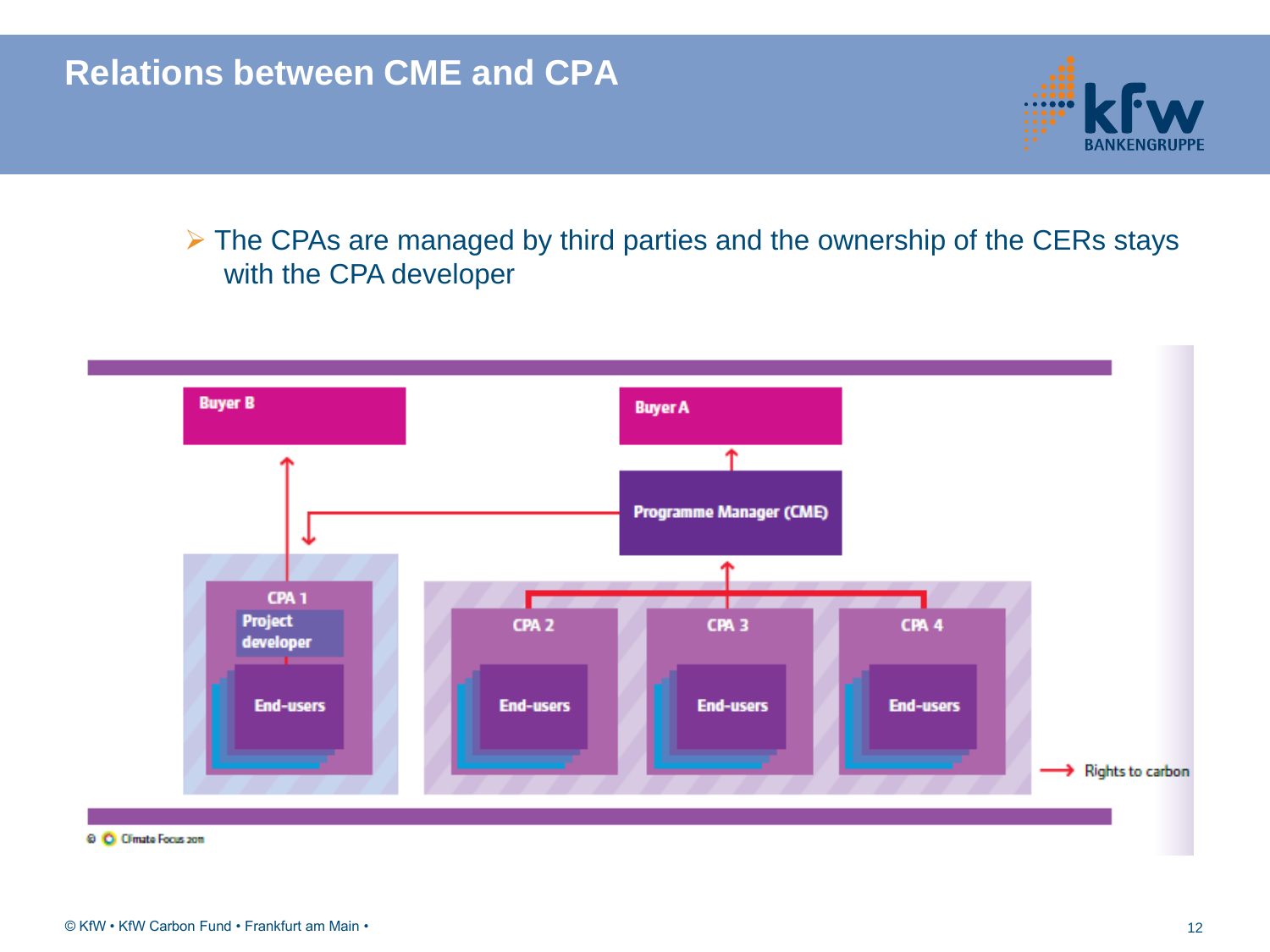

Along with regular contractual provisions, the agreement (contract) will contain the following elements:

- $\triangleright$  a clear reference to the programme;
- an acknowledgement of voluntary participation;
- an unequivocal statement regarding the transfer of carbon rights;
- a provision to prevent the same household or unit from participating in different emission reductions programmes covering the same emissions (which could lead to double-counting of emission reductions)
- a provision requiring the end-user to use the relevant equipment correctly and not interfere with its operation
- $\triangleright$  a provision in which end users agree to facilitate any monitoring requirements in the PoA-DD, such as admitting DOEs for periodic inspections of equipment;
- a provision whereby CPAs can be removed from the PoA in case of non-compliance.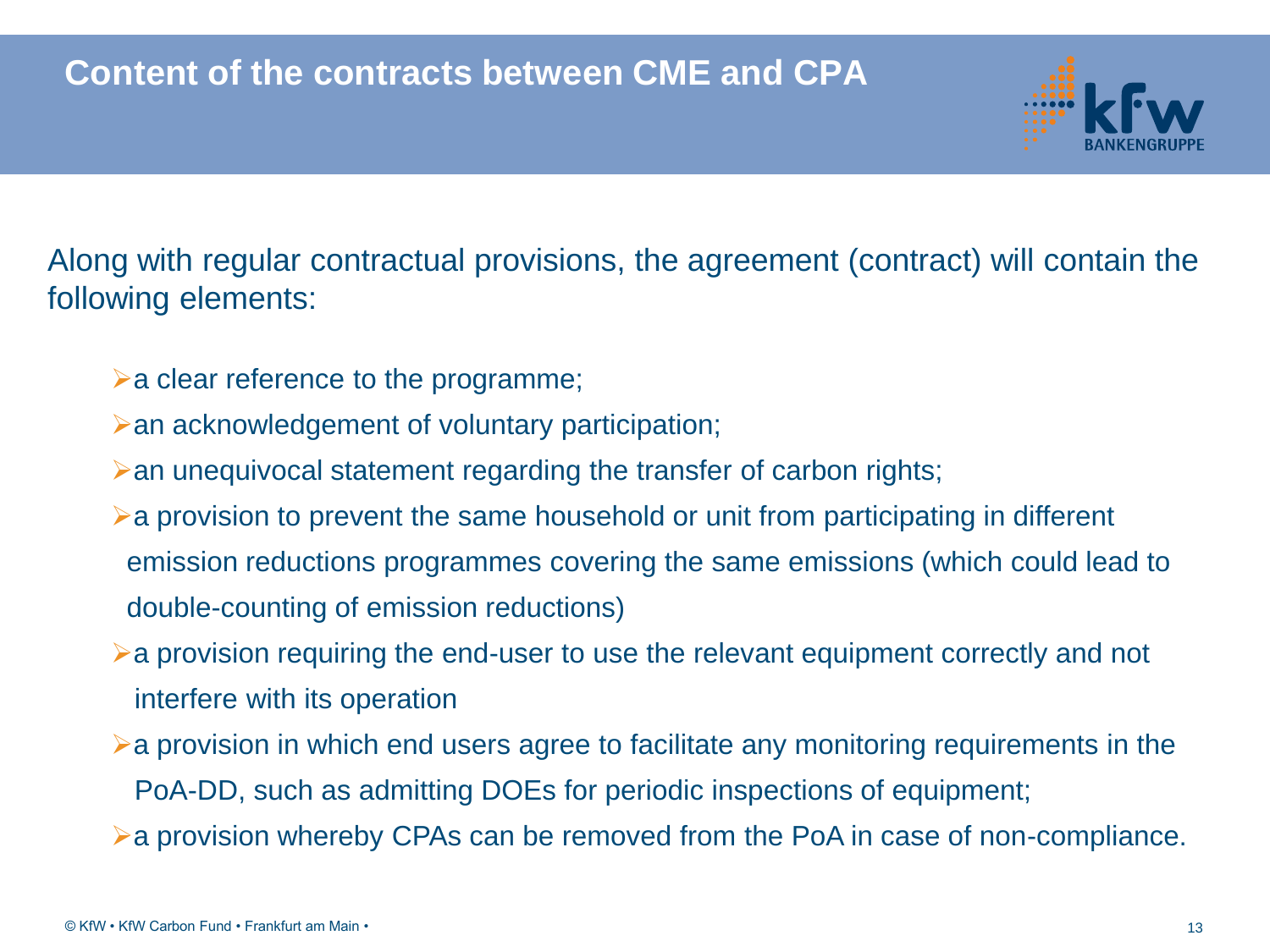

#### **Example clause for end-user agreement – title to Emission Reductions**

"The [name of the end-user] fully understands and agrees that, by accepting to participate in the [title or reference to the programme], he or she will transfer all rights associated with the climatic benefits arising from the [name or reference to the programme], including the full ownership rights in and to any [Verified/Certified etc] Emission Reductions, to [name of the CME or intermediary]."